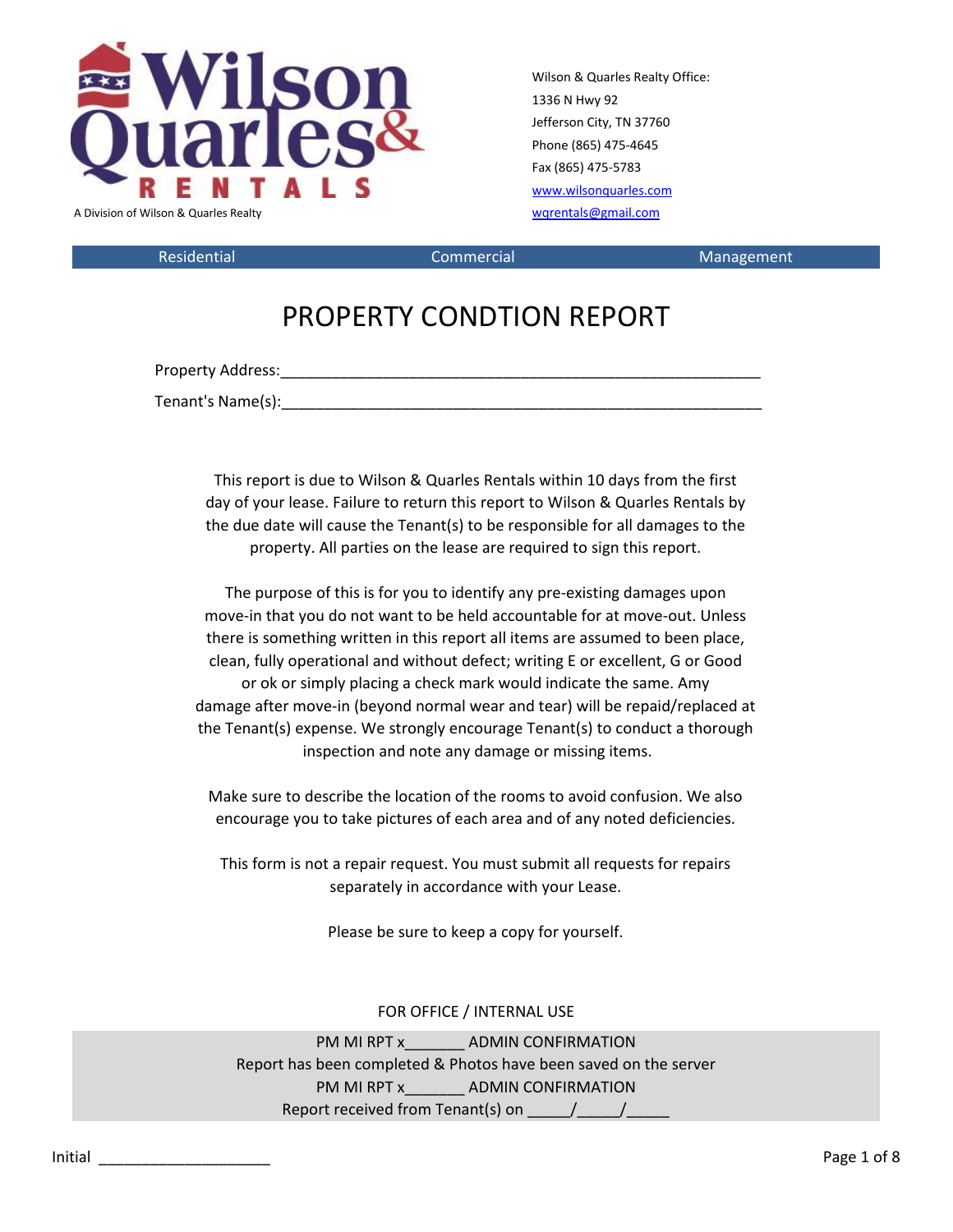# Move - In Notes Move-Out Notes

Date of Report: \_\_\_\_\_\_/\_\_\_\_\_\_/\_\_\_\_\_\_\_\_ Date of Report: \_\_\_\_\_/\_\_\_\_\_/\_\_\_\_\_\_\_\_\_\_\_\_\_\_

| <b>ACCESS</b>                      | Provided at Move-In                                                                       | <b>Returned at Move-Out</b>                                                     |
|------------------------------------|-------------------------------------------------------------------------------------------|---------------------------------------------------------------------------------|
| Door Keys                          |                                                                                           |                                                                                 |
| Garage Door Remotes<br>Other Keys  | $\overline{\phantom{a}}$<br>_______ Type: _________________________                       |                                                                                 |
| <b>ALL</b><br><b>General Notes</b> | the control of the control of the control of the control of the control of                |                                                                                 |
|                                    |                                                                                           |                                                                                 |
|                                    | the control of the control of the control of the control of the control of the control of |                                                                                 |
| <b>EXTERIOR</b>                    |                                                                                           |                                                                                 |
| Front Lawn                         |                                                                                           |                                                                                 |
|                                    | the contract of the contract of the contract of the contract of                           | the contract of the contract of the contract of the contract of the contract of |
| <b>Back Lawn</b>                   |                                                                                           |                                                                                 |
|                                    |                                                                                           |                                                                                 |
| Fences/Gates                       |                                                                                           |                                                                                 |
| Other                              |                                                                                           |                                                                                 |
| <b>GARAGE</b>                      |                                                                                           |                                                                                 |
| Overhead Door                      |                                                                                           |                                                                                 |
| <b>Entry Door</b>                  |                                                                                           | the control of the control of the control of the control of the control of      |
|                                    | the control of the control of the control of the control of the control of                |                                                                                 |
| Floor                              |                                                                                           |                                                                                 |
| Other                              |                                                                                           |                                                                                 |
| LIVING ROOM                        |                                                                                           |                                                                                 |
| Walls & Ceiling                    |                                                                                           |                                                                                 |
| Flooring                           |                                                                                           |                                                                                 |
| Windows/Screens                    |                                                                                           |                                                                                 |
| Initial                            |                                                                                           | Page 2 of 8                                                                     |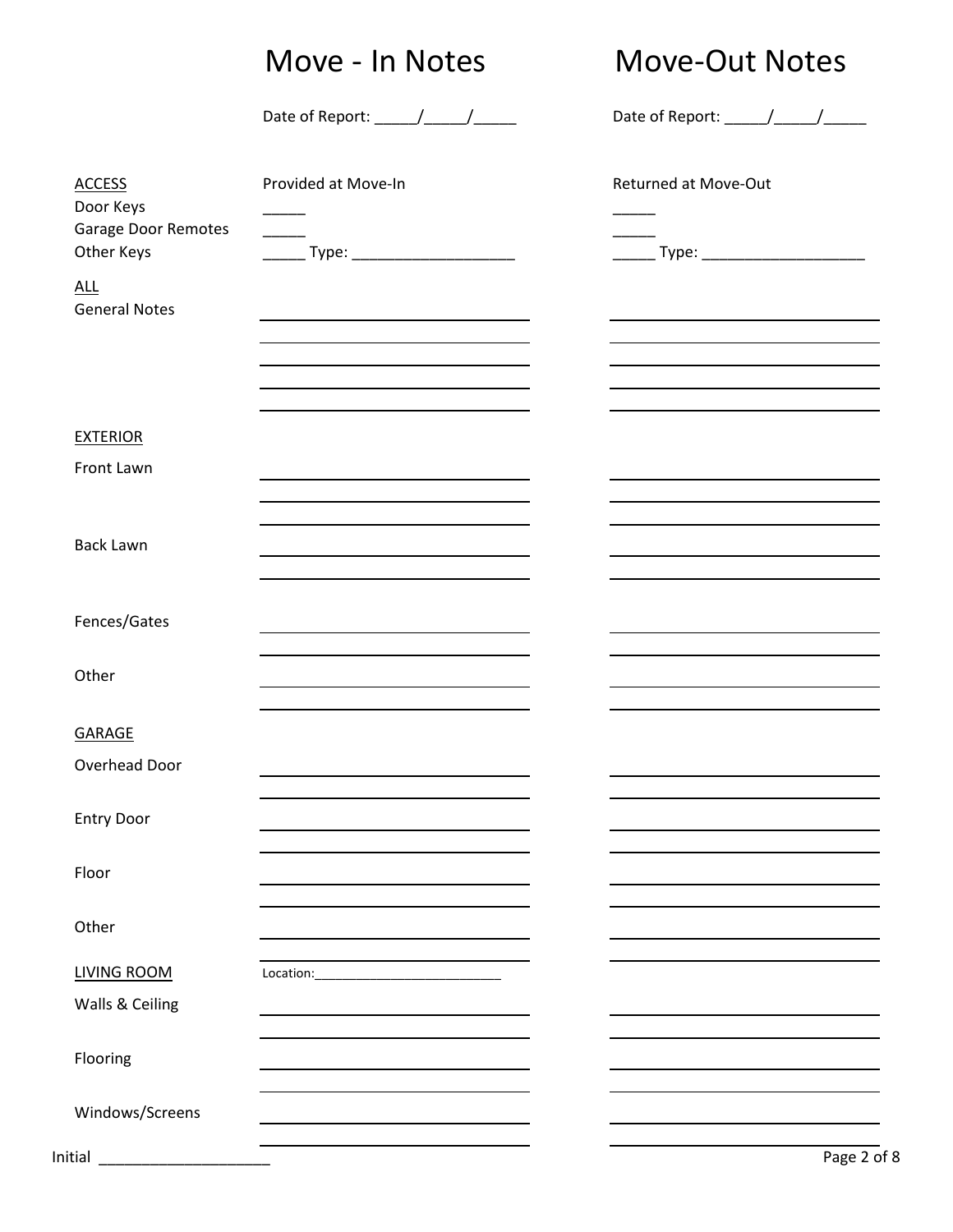| <b>Blinds/Drapes</b> |  |  |
|----------------------|--|--|
|                      |  |  |
| Other                |  |  |
|                      |  |  |
| <b>DINING ROOM</b>   |  |  |
| Walls & Ceiling      |  |  |
|                      |  |  |
| Flooring             |  |  |
|                      |  |  |
| Windows/Screens      |  |  |
|                      |  |  |
| <b>Blinds/Drapes</b> |  |  |
|                      |  |  |
| Other                |  |  |
|                      |  |  |
|                      |  |  |
| <b>KITCHEN</b>       |  |  |
| Walls & Ceiling      |  |  |
|                      |  |  |
| Flooring             |  |  |
| Windows/Screens      |  |  |
|                      |  |  |
| <b>Blinds/Drapes</b> |  |  |
|                      |  |  |
| Other                |  |  |
|                      |  |  |
| <b>FAMILY ROOM</b>   |  |  |
| Walls & Ceiling      |  |  |
|                      |  |  |
| Flooring             |  |  |
|                      |  |  |
| Windows/Screens      |  |  |
|                      |  |  |
| <b>Blinds/Drapes</b> |  |  |
| Other                |  |  |
|                      |  |  |
| <b>HALLS</b>         |  |  |
| Walls & Ceiling      |  |  |
|                      |  |  |
| Flooring             |  |  |
|                      |  |  |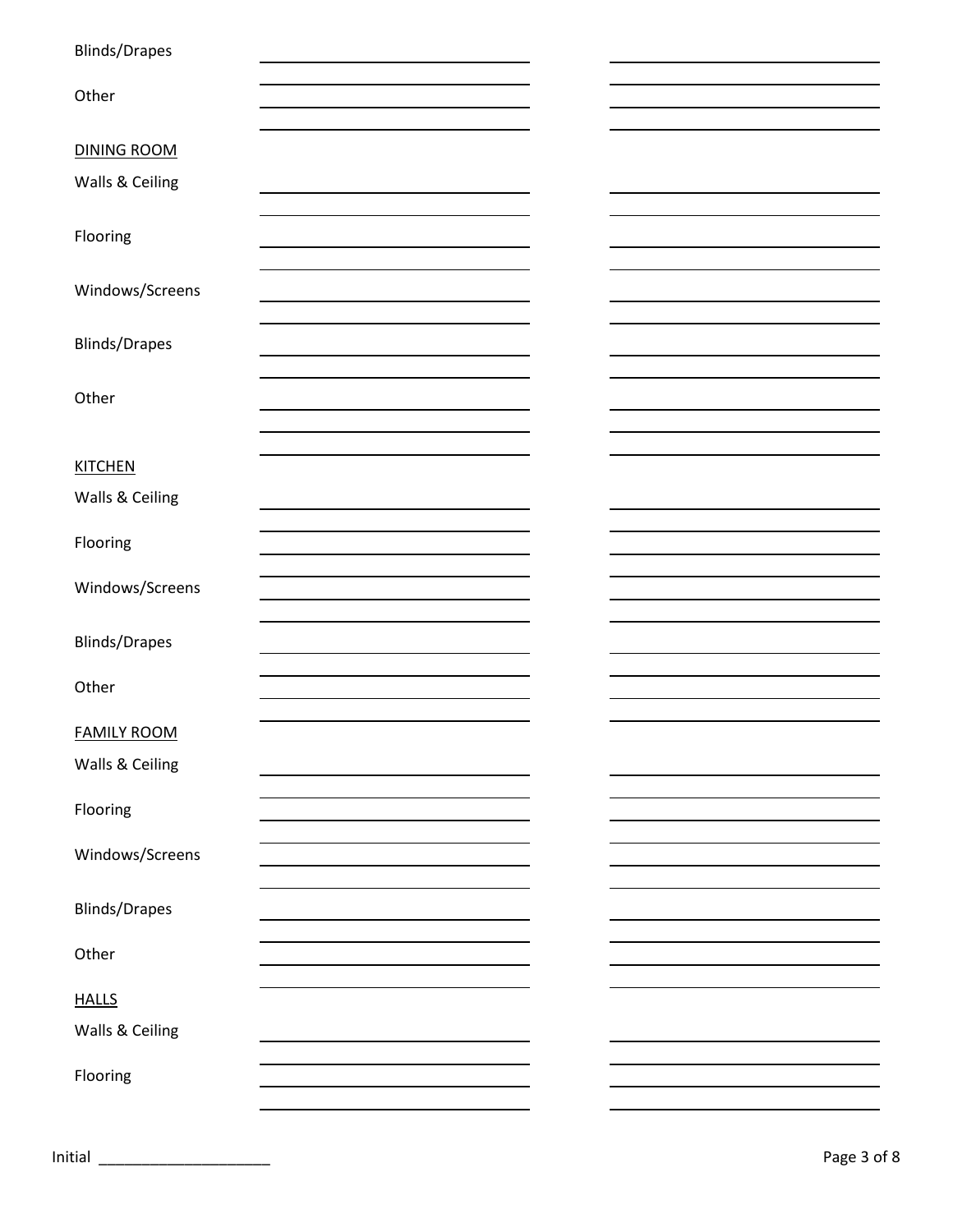Other

| <b>MASTER BEDROOM</b>  |                                                                                           |  |
|------------------------|-------------------------------------------------------------------------------------------|--|
| Walls & Ceiling        |                                                                                           |  |
|                        |                                                                                           |  |
| Flooring               |                                                                                           |  |
|                        |                                                                                           |  |
| Windows/Screens        |                                                                                           |  |
|                        |                                                                                           |  |
| <b>Blinds/Drapes</b>   |                                                                                           |  |
|                        |                                                                                           |  |
| Other                  |                                                                                           |  |
|                        |                                                                                           |  |
| <b>MASTER BATHROOM</b> |                                                                                           |  |
| Walls & Ceiling        |                                                                                           |  |
|                        |                                                                                           |  |
| Flooring               |                                                                                           |  |
|                        |                                                                                           |  |
| Windows/Screens        |                                                                                           |  |
|                        |                                                                                           |  |
| <b>Blinds/Drapes</b>   |                                                                                           |  |
|                        | the control of the control of the control of the control of the control of the control of |  |
| Other                  |                                                                                           |  |
|                        |                                                                                           |  |
| <b>BEDROOM</b>         | (2) LOCATION: ____________________________                                                |  |
| Walls & Ceiling        |                                                                                           |  |
|                        |                                                                                           |  |
| Flooring               |                                                                                           |  |
|                        |                                                                                           |  |
| Windows/Screens        |                                                                                           |  |
| <b>Blinds/Drapes</b>   |                                                                                           |  |
|                        |                                                                                           |  |
| Other                  |                                                                                           |  |
| <b>BEDROOM</b>         | (3) LOCATION: ___________________________                                                 |  |
|                        |                                                                                           |  |
| Walls & Ceiling        |                                                                                           |  |
| Flooring               |                                                                                           |  |
|                        |                                                                                           |  |
| Windows/Screens        |                                                                                           |  |
|                        |                                                                                           |  |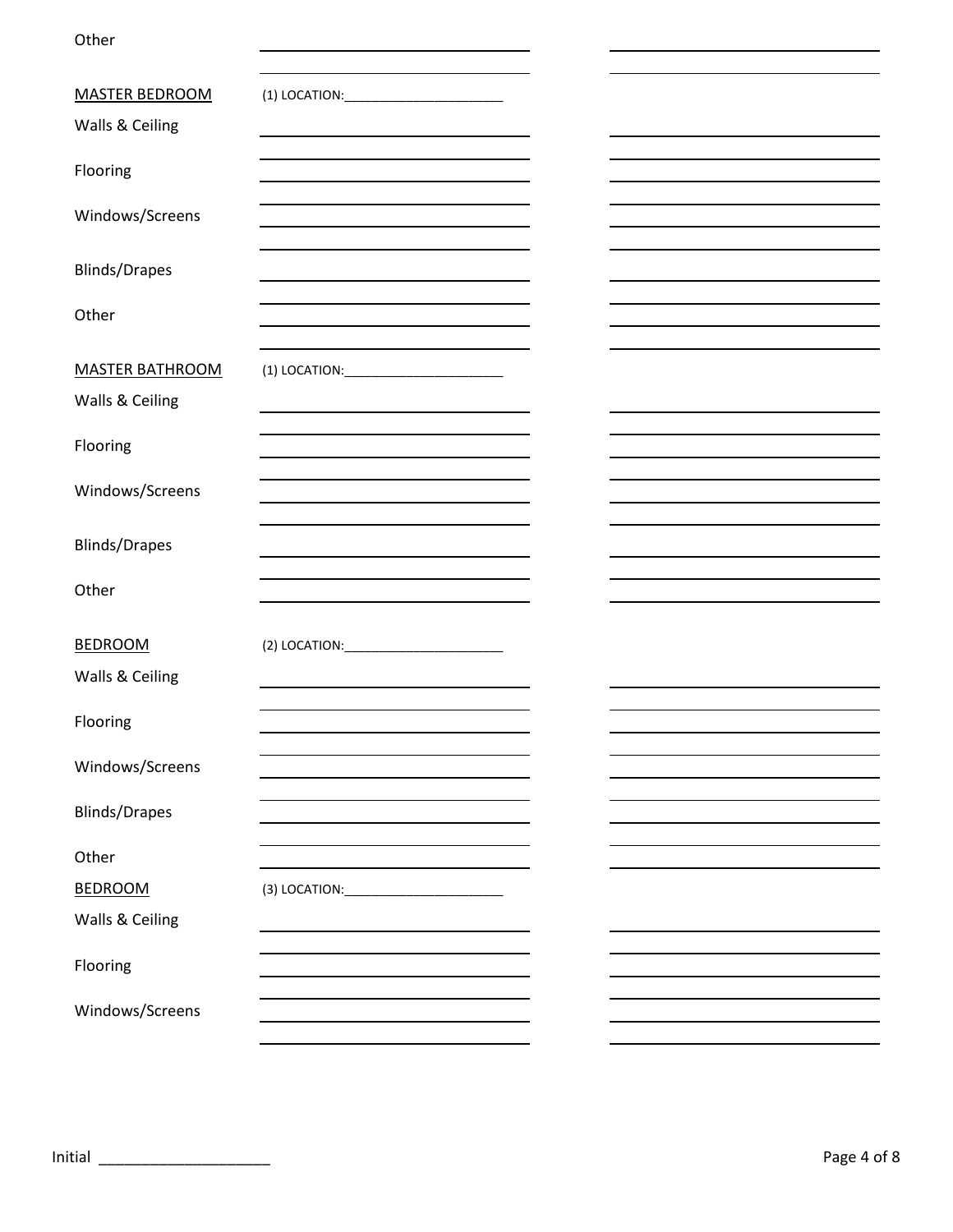| <b>Blinds/Drapes</b> |                                                                            |  |  |
|----------------------|----------------------------------------------------------------------------|--|--|
|                      |                                                                            |  |  |
| Other                | the control of the control of the control of the control of the control of |  |  |
|                      |                                                                            |  |  |
| <b>BEDROOM</b>       |                                                                            |  |  |
| Walls & Ceiling      |                                                                            |  |  |
|                      |                                                                            |  |  |
| Flooring             |                                                                            |  |  |
|                      |                                                                            |  |  |
| Windows/Screens      |                                                                            |  |  |
|                      |                                                                            |  |  |
| <b>Blinds/Drapes</b> |                                                                            |  |  |
| Other                |                                                                            |  |  |
|                      |                                                                            |  |  |
| <b>BATHROOM</b>      |                                                                            |  |  |
| Walls & Ceiling      |                                                                            |  |  |
|                      |                                                                            |  |  |
| Flooring             |                                                                            |  |  |
|                      |                                                                            |  |  |
| Windows/Screens      |                                                                            |  |  |
|                      |                                                                            |  |  |
| <b>Blinds/Drapes</b> |                                                                            |  |  |
|                      |                                                                            |  |  |
|                      |                                                                            |  |  |
| Other                |                                                                            |  |  |
| <b>BATHROOM</b>      |                                                                            |  |  |
| Walls & Ceiling      |                                                                            |  |  |
|                      |                                                                            |  |  |
| Flooring             |                                                                            |  |  |
|                      |                                                                            |  |  |
| Windows/Screens      |                                                                            |  |  |
|                      |                                                                            |  |  |
| <b>Blinds/Drapes</b> |                                                                            |  |  |
| Other                |                                                                            |  |  |
|                      |                                                                            |  |  |
| <b>LAUNDRY ROOM</b>  |                                                                            |  |  |
| Walls & Ceiling      |                                                                            |  |  |
|                      |                                                                            |  |  |
| Flooring             |                                                                            |  |  |
|                      |                                                                            |  |  |
| Windows/Screens      |                                                                            |  |  |
| <b>Blinds/Drapes</b> |                                                                            |  |  |
|                      |                                                                            |  |  |
| Other                |                                                                            |  |  |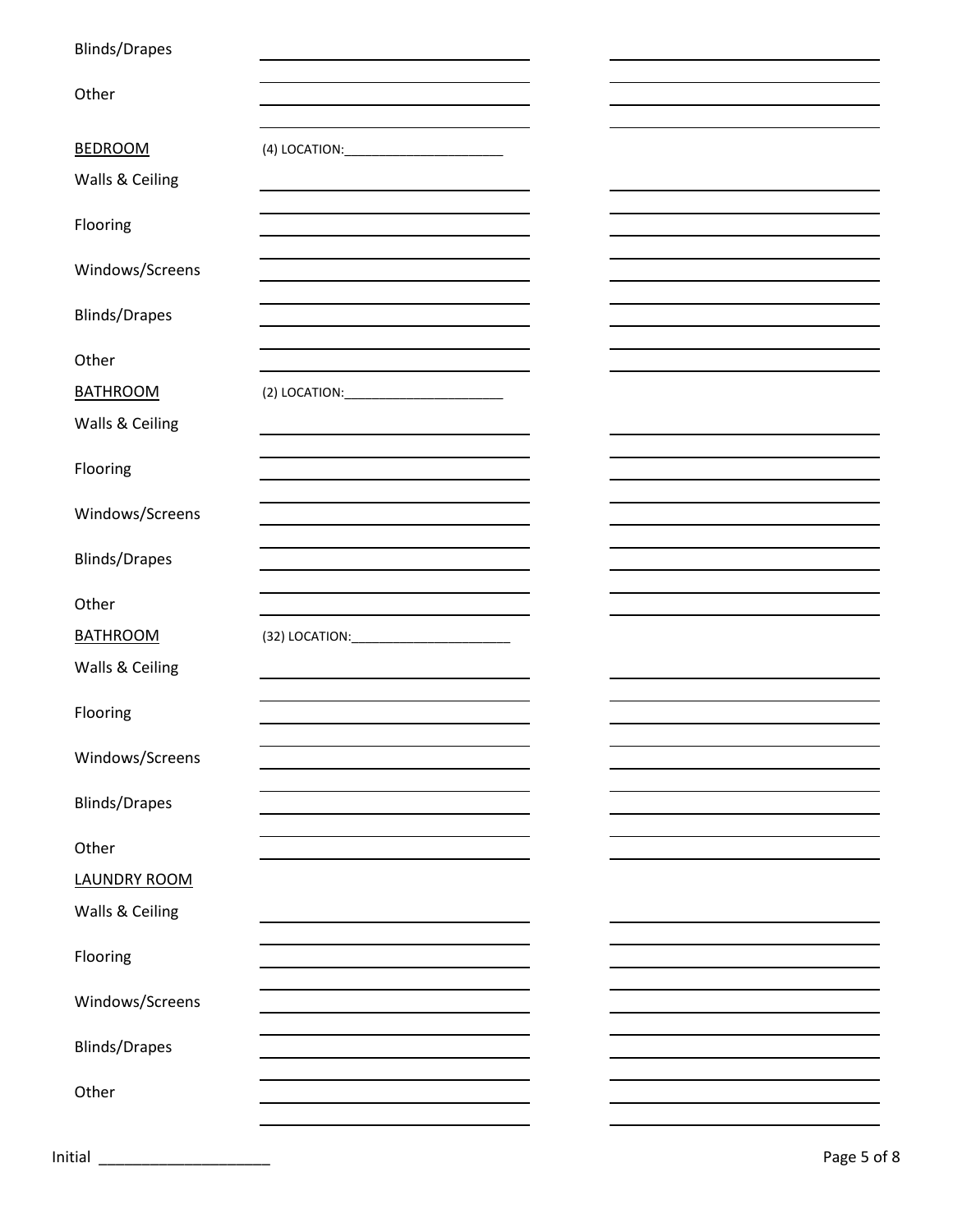## UTILITY ROOM

| Walls & Ceiling         |  |  |
|-------------------------|--|--|
| Flooring                |  |  |
| Windows/Screens         |  |  |
|                         |  |  |
| <b>Blinds/Drapes</b>    |  |  |
| Other                   |  |  |
|                         |  |  |
| <b>OTHER</b>            |  |  |
| Walls & Ceiling         |  |  |
| Flooring                |  |  |
|                         |  |  |
| Windows/Screens         |  |  |
| <b>Blinds/Drapes</b>    |  |  |
| Other                   |  |  |
|                         |  |  |
| <b>ADDITIONAL NOTES</b> |  |  |
|                         |  |  |
|                         |  |  |
|                         |  |  |
|                         |  |  |
|                         |  |  |
|                         |  |  |
|                         |  |  |
|                         |  |  |
|                         |  |  |
|                         |  |  |
|                         |  |  |
|                         |  |  |
|                         |  |  |
|                         |  |  |
|                         |  |  |